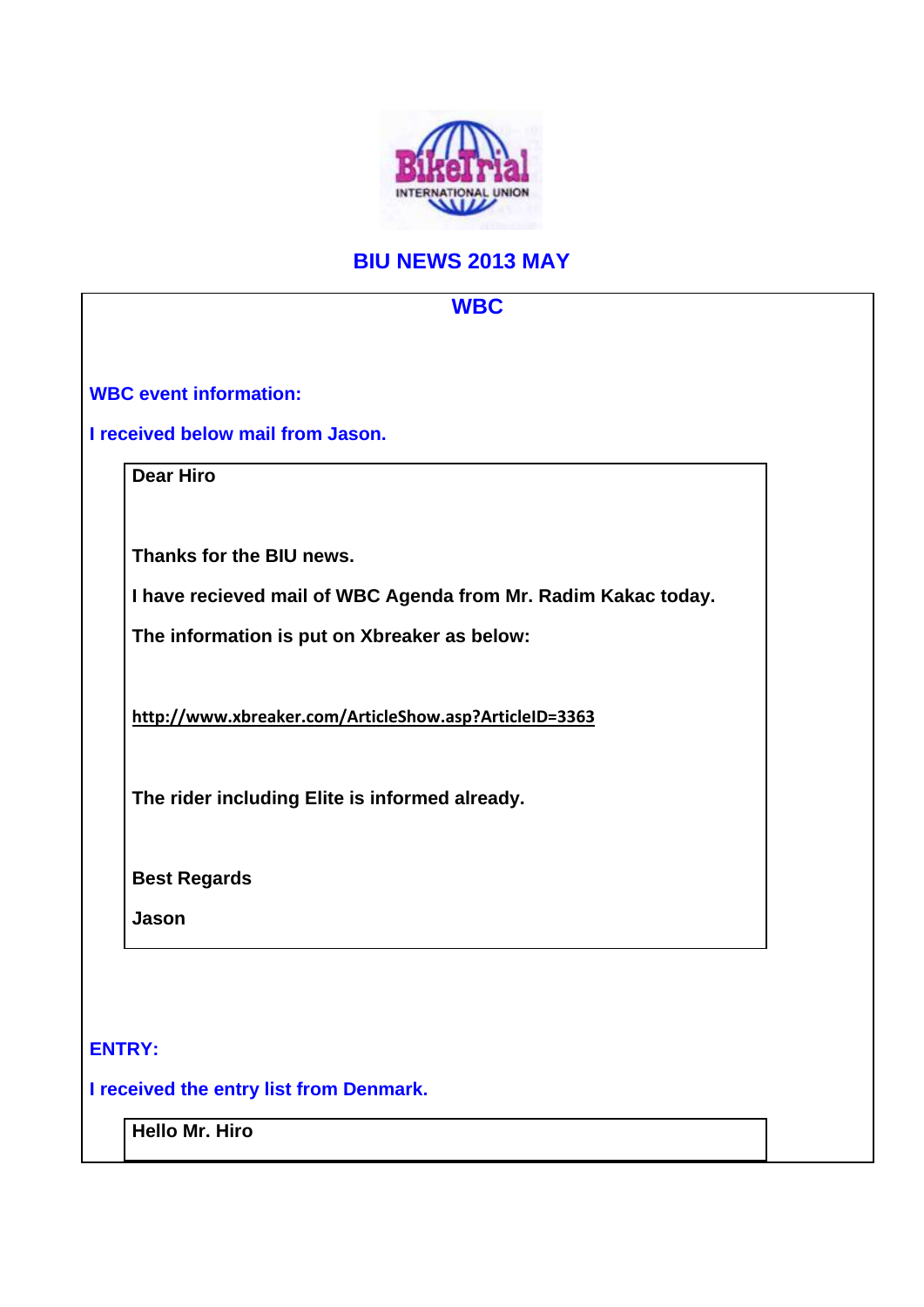**Here you have entry form from the Danish rider.** 

**As delegate and team manager, Ole Kristensen will only be attending in Spain.** 

**Thanks** 

**Nanna** 

**Med venlig hilsen/Best regards** 

**Trialaction**

**Ole Kristensen** 

**Thanks a lot to Ole and Nanna!.**

**Ben's bib No.:** 

**Giuliano made start the voting and Ben's bib No. will be determined soon.** 

**The reason that I asked vote decision is, normal way, he will be No. 14 in Elite. But after we have already decided all Elite bib No., it should be better to put him at the last in the list of Elite (bib No. will be 20) to avoid confusion. For this, need the agreement of the presidium.** 

**Dear Giuliano,** 

**It is the time to make medals and jersey for WBC 2013.** 

**Please make order for medals (top 3 in each category) and champion jersey (only the champion in each category except Scratch, Nation and Constructor).** 

**Please contact to Rafa (Biketrial Spain), same as Josep, it is very difficult to communicate for me.** 

**And then I will pay the cost in Czech.**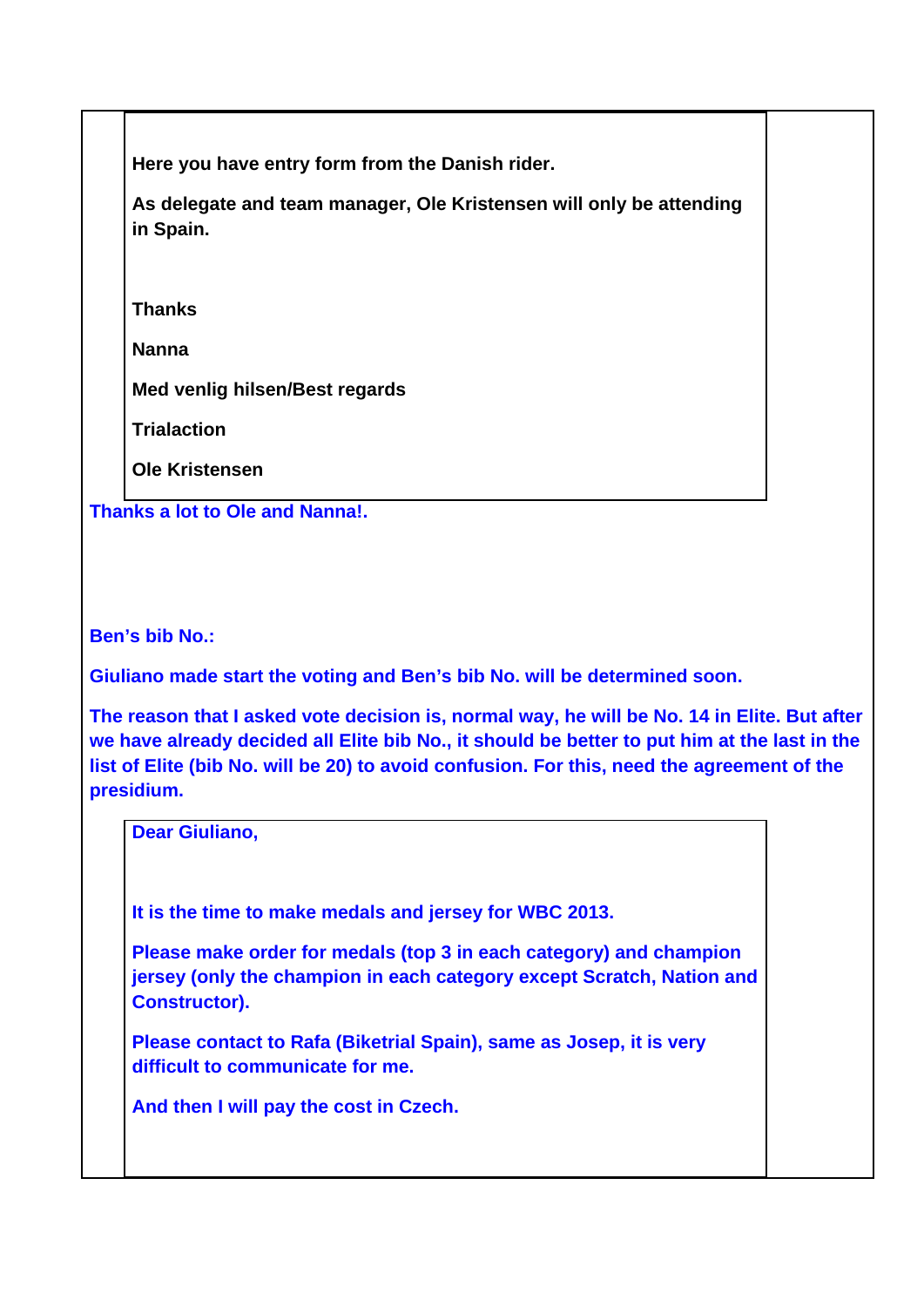**Sincerely yours,** 

**Hiro**

**Dear Giuliano and friends,** 

**I say YES.** 

**I say yes for accepting Ben and giving him start no. 20.** 

**Yours** 

**Lukas** 

**PS: This year we must set clear rule for cases like this. As Hiro proposed, we will have to set the deadline and procedure for Elite riders asking for keeping them in Elite class.** 

**Dear Lukas,** 

**thank you for the vote.** 

**Giuliano** 

**Dear Hiro,** 

**Lukas Burianek send me answer about Ben Savage,** 

**Please, express your vote.** 

**Thank you very much,** 

**Giuliano** 

**Dear Giuliano,**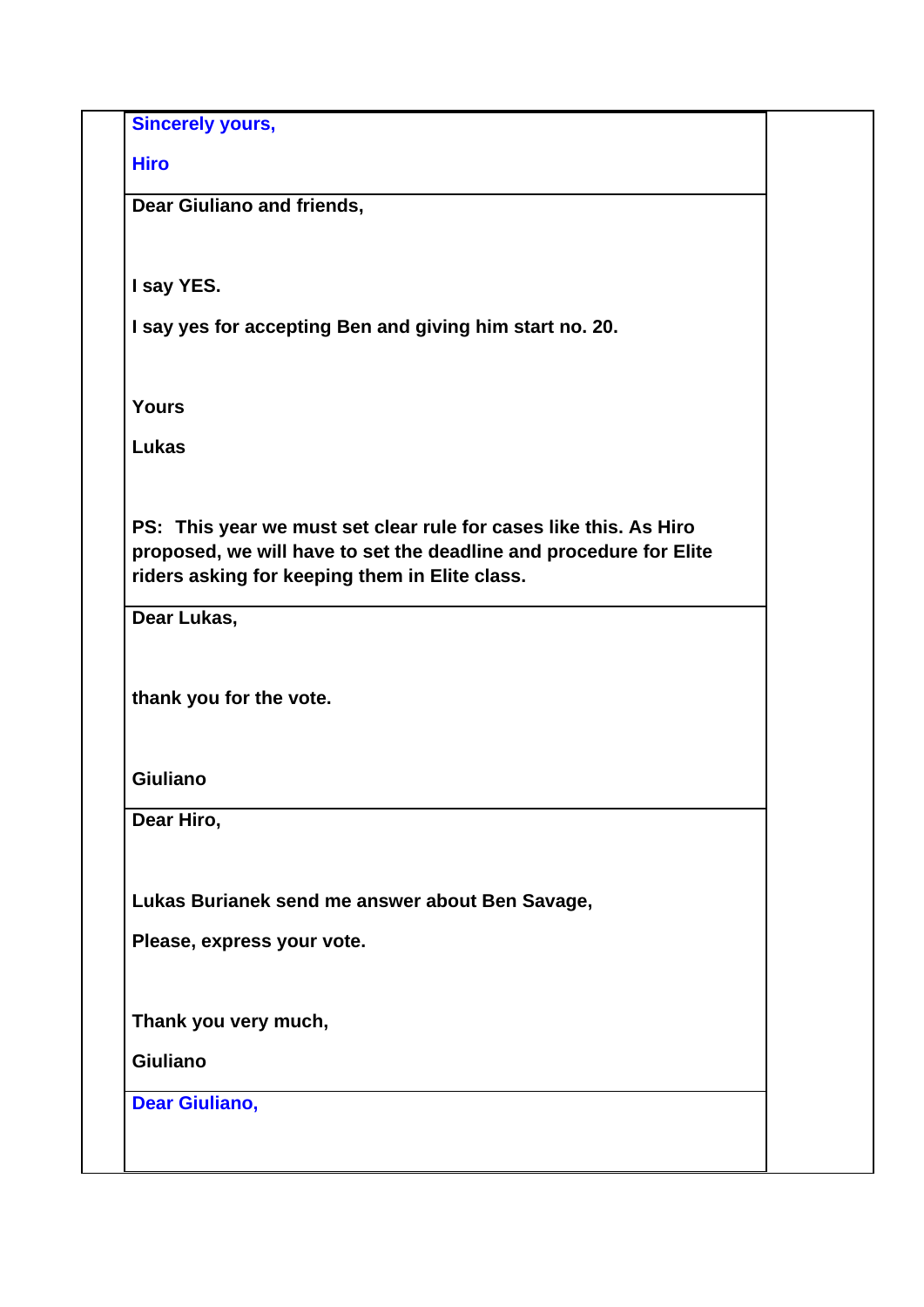| I explained the reason of giving the number 20 to Ben by exception.<br>Then of course "YES" but better to see the other members' decission<br>if they are corporative or not for this matter. |  |  |  |
|-----------------------------------------------------------------------------------------------------------------------------------------------------------------------------------------------|--|--|--|
| <b>Sincerely yours,</b>                                                                                                                                                                       |  |  |  |
| <b>Hiro</b>                                                                                                                                                                                   |  |  |  |
| Hello Jean,                                                                                                                                                                                   |  |  |  |
| thank you very much for your answer. With your vote the voting on<br>Ben Savage number is ok. Thank you.                                                                                      |  |  |  |
| Best regards,                                                                                                                                                                                 |  |  |  |
| Giuliano Gualeni                                                                                                                                                                              |  |  |  |
| Dear Ben,                                                                                                                                                                                     |  |  |  |
| The presidium has decided your Elite number this year.<br>It is No. 20.                                                                                                                       |  |  |  |
| <b>Sincerely yours,</b>                                                                                                                                                                       |  |  |  |
| <b>Hiro</b>                                                                                                                                                                                   |  |  |  |
| The latest list of Elite 2013 and the bib No. as follows:                                                                                                                                     |  |  |  |
| 1. COMAS Daniel/Catalonia                                                                                                                                                                     |  |  |  |
| 2. KOLAR Vaclav/Czech                                                                                                                                                                         |  |  |  |
| 3. GUTIERREZ Raul/Spain                                                                                                                                                                       |  |  |  |
| <b>4. HERKA David/Czech</b>                                                                                                                                                                   |  |  |  |
| 5. YAMAMOTO Masaya/Japan                                                                                                                                                                      |  |  |  |
| <b>6. ALONSO Javier/Spain</b>                                                                                                                                                                 |  |  |  |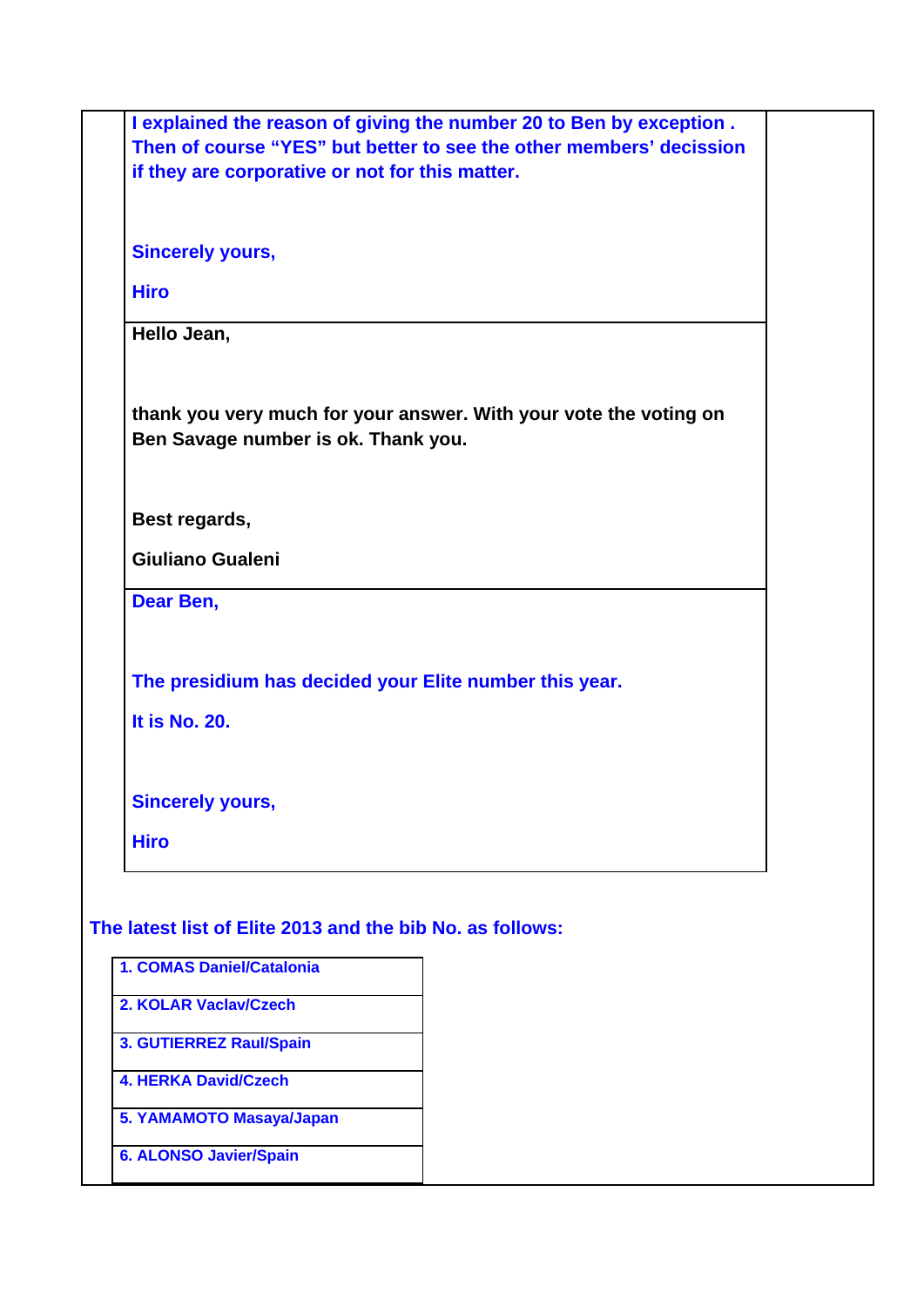**Medals and jersey for WBC 2013:** 

**Giuliano has accepted to order those material to Biketrial Spain. I always ask it to the origin country of our sport and I think they have the stock of BIU original designed medals there. In the case if they do not want to help, Giuliano will try to make it in Italy for the solution. Thanks Giuliano.** 

**Dear Giuliano,** 

**It is the time to make medals and jersey for WBC 2013.** 

**Please make order for medals (top 3 in each category) and champion jersey (only the champion in each category except Scratch, Nation and Constructor).** 

**Please contact to Rafa (Biketrial Spain), same as Josep, it is very difficult to communicate for me.**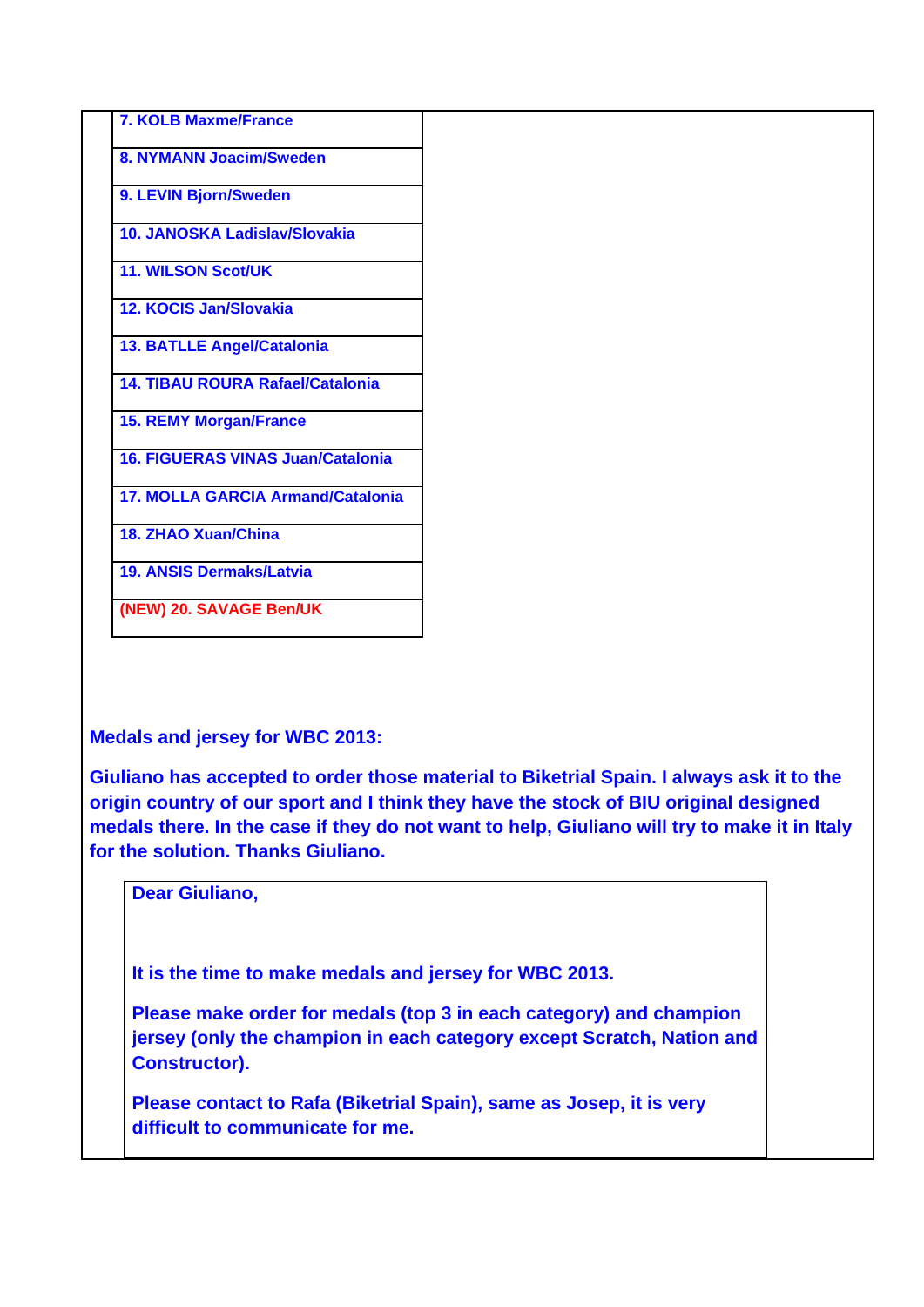| And then I will pay the cost in Czech.                                                            |  |
|---------------------------------------------------------------------------------------------------|--|
| <b>Sincerely yours,</b>                                                                           |  |
| <b>Hiro</b>                                                                                       |  |
| Dear Hiro,                                                                                        |  |
| it's not a problem for me prepare medals and jersey.                                              |  |
| I have two solution:                                                                              |  |
| A) If you have the original design of jersey and medals I can ask to<br>my customer to create it. |  |
| B) I contact Rafa and Josep and try to prepare all things with their.                             |  |
| I prefer solution A.                                                                              |  |
| Have you original draw?                                                                           |  |
| Maybe can be enough a detailed photo.                                                             |  |
| Best regards,                                                                                     |  |
| <b>Giuliano</b>                                                                                   |  |
| <b>Dear Giuliano,</b>                                                                             |  |
| Please try to ask Rafa first.                                                                     |  |
| Medal: They keep the original design medals.                                                      |  |
| Jersey: I think there will be no problem for them.                                                |  |
| In case that they cannot make it any more, please try to solve.                                   |  |
| <b>Sincerely yours,</b>                                                                           |  |
| <b>Hiro</b>                                                                                       |  |